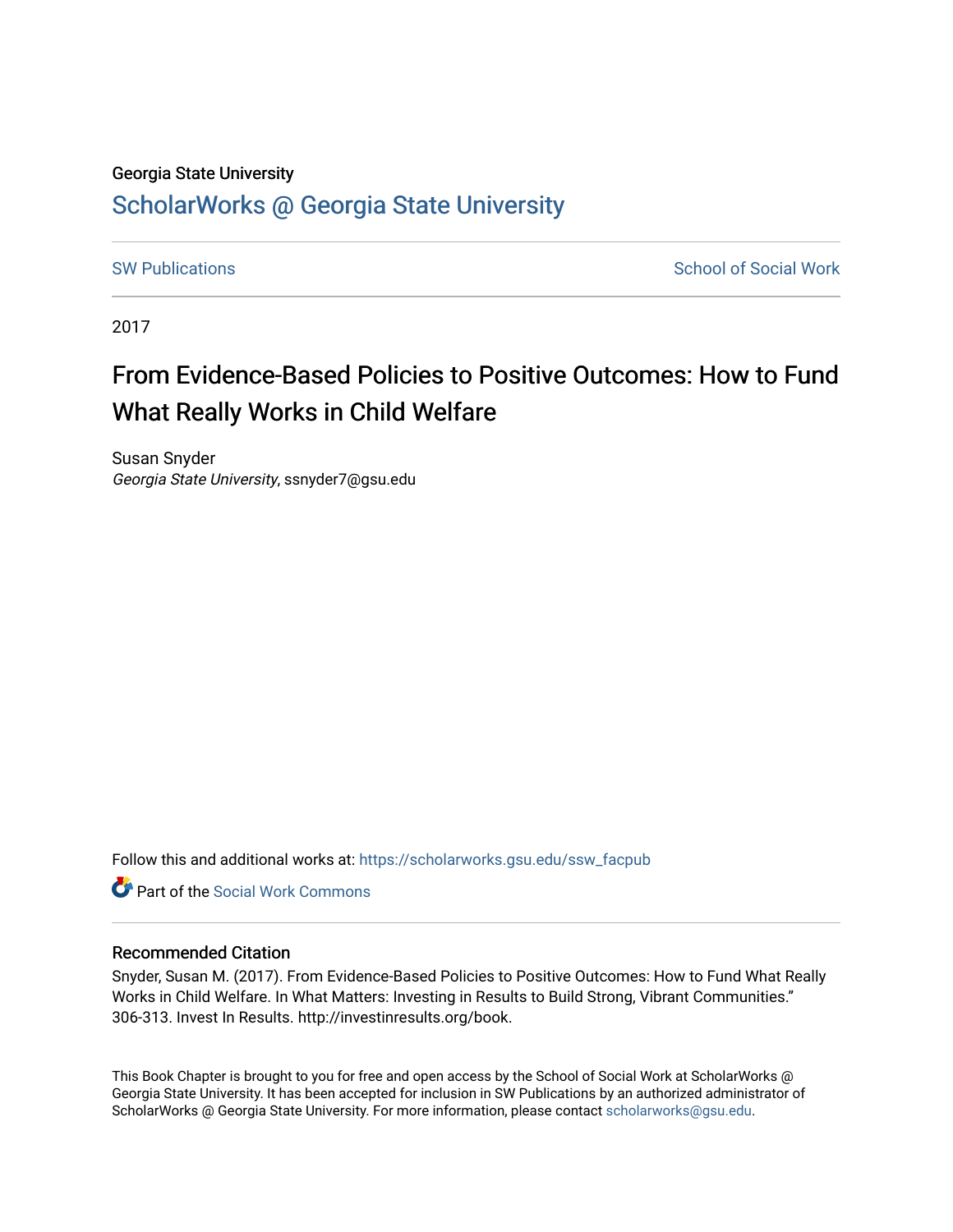# **FROM EVIDENCE-BASED POLICIES TO POSITIVE OUTCOMES How to Fund What Really Works in Child Welfare**

#### **Susan M. Snyder**

*Georgia State University*

*Matthew was 11, John was two, and Lisa was a newborn when they were removed from their mother's care because of her drug addiction and placed in the foster care system.*<sup>1</sup> *Instead of helping, the foster care system further traumatized the children. The children's first foster home was de-licensed after another child was severely physically abused in the home. The siblings were then separated, and John was beaten with a belt in his next foster placement. The newborn was placed in a home with a convicted rapist. Matthew began having behavior problems and engaging in gang activity. Although their mother loved her children, she needed help herself, and the addiction and parenting support programs available to her were ineffective.*

**P** erhaps the most distressing part of this story is how comm<br>these circumstances are for child-welfare–involved childre<br>many as 80 percent of parents whose children are in foste<br>suffer from a substance abuse disorder.<sup>2</sup> erhaps the most distressing part of this story is how common these circumstances are for child-welfare–involved children. As many as 80 percent of parents whose children are in foster care suffer from a substance abuse disorder.<sup>2</sup> And while removing children from their original homes can be essential in many

1 Pseudonyms have been used to protect the identities of Lisa, John, and Matthew.

behaviors,<sup>3</sup> substance use,<sup>4</sup> and ultimately ending up in prison.<sup>5</sup> The longterm societal costs of removing children from their original homes, rather than seeking to treat parental addiction issues and preserve families where possible, are enormous—and sometimes continue for generations.

Regardless of whether children are removed from their homes, child maltreatment is a public health problem with substantial costs to society. A study by the Centers for Disease Control and Prevention found that the total cost of child maltreatment is \$124 billion each year.<sup>6</sup> Despite these enormous costs, few evidence-based interventions address the needs of either maltreated children<sup>7</sup> or their parents.<sup>8</sup> The situation may be exacerbated because federal child welfare expenditures have decreased, even though the number of child maltreatment reports has increased across the country. As a result, child welfare services are increasingly reliant on

3 Susan M. Snyder and Darcey H. Merritt, "Do Childhood Experiences of Neglect Affect Delinquency Among Child Welfare Involved–Youth?" *Children and Youth Services Review* 46 (2014): 64–71, available at [http://www.sciencedirect.com/science/article/pii/S0190740914002941;](http://www.sciencedirect.com/science/article/pii/S0190740914002941) Joseph P. Ryan and Mark F. Testa, "Child Maltreatment and Juvenile Delinquency: Investigating the Role of Placement and Placement Instability," *Children and Youth Services Review* 27 (3) (2005): 227–49, available at [http://](http://www.sciencedirect.com/science/article/pii/S0190740904002026) [www.sciencedirect.com/science/article/pii/S0190740904002026.](http://www.sciencedirect.com/science/article/pii/S0190740904002026)

- 4 Susan M. Snyder and Rachel E. Smith, "Do Physical Abuse, Depression, and Parental Substance Use Influence Patterns of Substance Use Among Child Welfare Involved–Youth?" *Substance Use & Misuse* 50 (2) (2015): 226–35, available at <http://www.ncbi.nlm.nih.gov/pubmed/25338287>; Amy Heneghan et al., "Mental Health Problems in Teens Investigated by U.S. Child Welfare Agencies," *Journal of Adolescent Health* 52 (5) (2013): 634–40, available at<http://www.ncbi.nlm.nih.gov/pubmed/23375826>.
- 5 Sara McCarthy and Mark Gladstone, "State Survey of California Prisoners: What Percentage of the State's Polled Prison Inmates Were Once Foster Care Children?" *Policy Matters* (California Senate Office of Research: 2011), available at [http://www.sor.govoffice3.com/vertical/Sites/%7B3BDD1595-792B-](http://www.sor.govoffice3.com/vertical/Sites/%7B3BDD1595-792B-4D20-8D44-626EF05648C7%7D/uploads/Foster_Care_PDF_12-8-11.pdf)[4D20-8D44-626EF05648C7%7D/uploads/Foster\\_Care\\_PDF\\_12-8-11.pdf](http://www.sor.govoffice3.com/vertical/Sites/%7B3BDD1595-792B-4D20-8D44-626EF05648C7%7D/uploads/Foster_Care_PDF_12-8-11.pdf); Susan M. Snyder and Rose Anne Medeiros, "Typologies of Substance Use and Illegal Behaviors: A Comparison of Emerging Adults with Histories of Foster Care and the General Population," *Children and Youth Services Review* 35 (5) (2013): 753–61, available at <http://www.sciencedirect.com/science/article/pii/S0190740913000509>.
- 6 Xiangming Fang et al., "The Economic Burden of Child Maltreatment in the United States," *Child Abuse & Neglect* 36 (2) (2012): 156–165, available at [http://www.sciencedirect.com/science/article/pii/](http://www.sciencedirect.com/science/article/pii/S0145213411003140) [S0145213411003140](http://www.sciencedirect.com/science/article/pii/S0145213411003140).
- 7 Mary Dozier et al., "Developing Evidence-Based Interventions for Foster Children: An Example of a Randomized Clinical Trial with Infants and Toddlers," *Journal of Social Issues* 62 (4) (2006): 765–783, available at [http://onlinelibrary.wiley.com/doi/10.1111/j.1540–4560.2006.00486.x/full](http://onlinelibrary.wiley.com/doi/10.1111/j.1540-4560.2006.00486.x/full); Nancy Rolock, Susan M. Snyder, and Cynthia Tate, "Formative Evaluation: A Case Study of the Illinois Birth-to-Three IV-E Waiver," *Journal of Evidence-Informed Social Work* 12 (5) (2015): 37–41.

<sup>2</sup> Arazais Oliveros and Joan Kaufman, "Addressing Substance Abuse Treatment Needs of Parents Involved with the Child Welfare System," *Child Welfare* 90 (1) (2011): 25–41, available at [http://www.](http://www.ncbi.nlm.nih.gov/pmc/articles/PMC4158612/) [ncbi.nlm.nih.gov/pmc/articles/PMC4158612/](http://www.ncbi.nlm.nih.gov/pmc/articles/PMC4158612/); Nancy K. Young, Sharon M. Boles, and Cathleen Otero, "Parental Substance Use Disorders and Child Maltreatment: Overlap, Gaps, and Opportunities," *Child Maltreatment* 12 (2) (2007): 137–49, available at [http://cmx.sagepub.com/content/12/2/137.](http://cmx.sagepub.com/content/12/2/137)

<sup>8</sup> Joan E. Zweben et al., "Enhancing Family Protective Factors in Residential Treatment for Substance Use Disorders," *Child Welfare* 94 (5) (2015): 145–166, available at [http://www.ebcrp.org/wp-content/](http://www.ebcrp.org/wp-content/uploads/2016/02/150612_Enhancing-family-protective-factors-in-residential-treatment-for-substance-use-disorders.pdf) [uploads/2016/02/150612\\_Enhancing-family-protective-factors-in-residential-treatment-for-substance](http://www.ebcrp.org/wp-content/uploads/2016/02/150612_Enhancing-family-protective-factors-in-residential-treatment-for-substance-use-disorders.pdf)[use-disorders.pdf](http://www.ebcrp.org/wp-content/uploads/2016/02/150612_Enhancing-family-protective-factors-in-residential-treatment-for-substance-use-disorders.pdf); Richard Barth et al., "Parent-Training Programs in Child Welfare Services: Planning for a More Evidence-Based Approach to Serving Biological Parents," *Research on Social Work Practice*  15 (5) (2005): 353–371.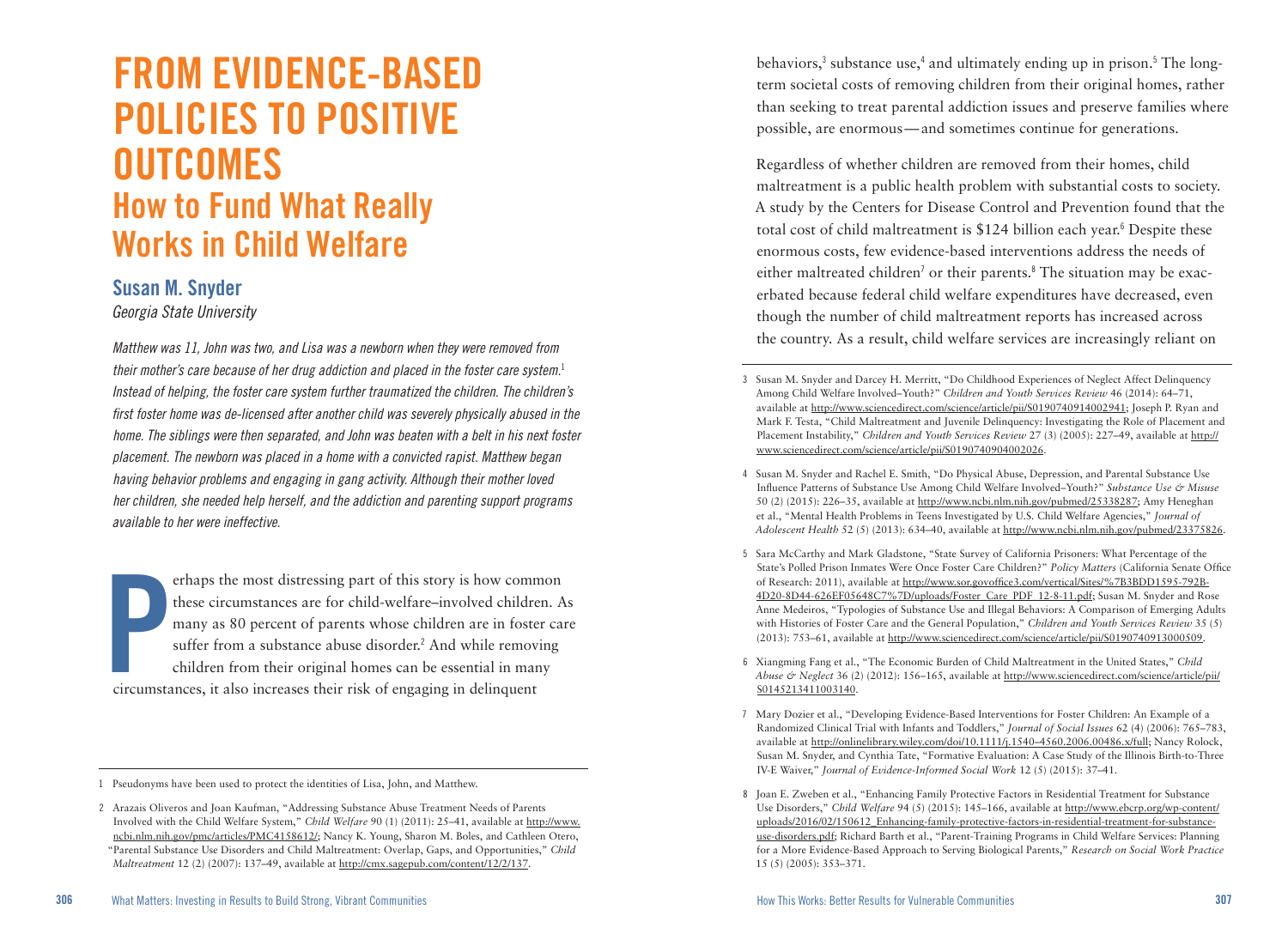dwindling state and local funds.<sup>9</sup> Thus, social impact bonds may provide a way to address child welfare service needs that cannot be met in the current economic climate.

Children like Lisa, John, and Matthew might be far more likely to have better outcomes if our child welfare policies focused on what really works. Although we spend a great deal on social programs, seldom are the results of programs adequately assessed, which allows programs that don't work to endure far too long and draw resources from other, more effective interventions.<sup>10</sup> This chapter discusses social impact bonds, which strive to fund child welfare programs that achieve desired outcomes without wasting resources on programs that don't work.

#### **OVERVIEW**

A predecessor to social impact bonds, called performance-based contracts, emerged in the early 1990s as one way to fund what works in child welfare.<sup>11</sup> Rather than paying for a unit of a particular service (e.g., an overnight stay in a foster home), performance-based contracts can reward private agencies that achieve or exceed specific outcomes and/or penalize agencies that fail to achieve specific outcomes (e.g., children are reunified with parents, children are adopted, or parents are able to provide a safe and supportive home environment).<sup>12</sup> At least 27 states have experimented with performance-based contracts for one or more child welfare services.<sup>13</sup>

- 9 Kristina Rosinsky and Dana Connelly, "Child Welfare Financing SFY 2014: A Survey of Federal, State, and Local Expenditures," Annie E. Casey Foundation (October 2016), available at [https://www.](https://www.childtrends.org/wp-content/uploads/2016/10/2016-53ChildWelfareFinancingSFY2014.pdf) [childtrends.org/wp-content/uploads/2016/10/2016-53ChildWelfareFinancingSFY2014.pdf.](https://www.childtrends.org/wp-content/uploads/2016/10/2016-53ChildWelfareFinancingSFY2014.pdf)
- 10 Eric Trupin, Nicholas Weiss, and Suzanne U. Kerns, "Social Impact Bonds: Behavioral Health Opportunities," *JAMA Pediatrics* 168 (11) (2014): 985–86, available at [http://archpedi.jamanetwork.com/](http://archpedi.jamanetwork.com/article.aspx?articleid=1900479) [article.aspx?articleid=1900479.](http://archpedi.jamanetwork.com/article.aspx?articleid=1900479)
- 11 Crystal Collins-Camargo and Karl Ensign, "Driving Case Outcomes in Child Welfare: Are Performance-Based Contracts the Answer?" *Policy & Practice* 68 (3) (2010): 11, available at [https://www.questia.com/](https://www.questia.com/magazine/1G1-229069168/driving-case-outcomes-in-child-welfare-are-performance-based) [magazine/1G1-229069168/driving-case-outcomes-in-child-welfare-are-performance-based.](https://www.questia.com/magazine/1G1-229069168/driving-case-outcomes-in-child-welfare-are-performance-based)
- 12 Bowen McBeath and William Meezan, "Governance in Motion: Service Provision and Child Welfare Outcomes in a Performance-Based, Managed Care Contracting Environment," *Journal of Public Administration Research & Theory* 20 (suppl\_1) (2010): i101–i23, available at [https://jpart.oxford](https://academic.oup.com/jpart/article-abstract/20/suppl_1/i101/926399/Governance-in-Motion-Service-Provision-and-Child)[journals.org/content/20/suppl\\_1/i101.short;](https://academic.oup.com/jpart/article-abstract/20/suppl_1/i101/926399/Governance-in-Motion-Service-Provision-and-Child) Emma Tomkinson, "Outcome-Based Contracting for Human Services," *Evidence Base* 1 (1) (2016): 1–20, available at [https://journal.anzsog.edu.au/publications/20/](https://journal.anzsog.edu.au/publications/20/EvidenceBase2016Issue1Version1.pdf) [EvidenceBase2016Issue1Version1.pdf](https://journal.anzsog.edu.au/publications/20/EvidenceBase2016Issue1Version1.pdf); Charlotte McCullough, Nancy Pindus, and Elizabeth Lee, "Preparing Effective Contracts in Privatized Child Welfare Systems," HHS Office of the Assistant Secretary for Planning and Evaluation (2008), available at [https://aspe.hhs.gov/basic-report/preparing-effective](https://aspe.hhs.gov/basic-report/preparing-effective-contracts-privatized-child-welfare-systems)[contracts-privatized-child-welfare-systems;](https://aspe.hhs.gov/basic-report/preparing-effective-contracts-privatized-child-welfare-systems) Lawrence L. Martin, "Performance-Based Contracting for Human Services: Does It Work?" *Administration in Social Work* 29 (1) (2005): 63–77.
- 13 Crystal Collins-Camargo and Karl Ensign, "Driving Case Outcomes in Child Welfare: Are Performance-Based Contracts the Answer?" *Policy & Practice* (3) (2010): 11, available at [https://www.questia.com/](https://www.questia.com/magazine/1G1-229069168/driving-case-outcomes-in-child-welfare-are-performance-based) [magazine/1G1-229069168/driving-case-outcomes-in-child-welfare-are-performance-based.](https://www.questia.com/magazine/1G1-229069168/driving-case-outcomes-in-child-welfare-are-performance-based)

Social impact bonds, part of a broader suite of outcomes-based contracting approaches, constitute a relatively new variation of performance-based contracts that focus on funding effective programs in child welfare. Social impact bonds are public-private partnerships that shift risk from the government to investors: An intermediary raises private capital, chooses service providers to provide an evidence-based intervention, and selects an independent assessor to determine performance outcomes and the evaluation approach.<sup>14</sup> Government is required to pay only if the intervention works as intended.<sup>15</sup>

Because of the size and complexity of the child welfare system, ensuring that social impact bonds can be effective in that context requires starting with a well-designed study, with the following components: a clearly defined population and problem, an intervention, a comparison, and the desired outcome.<sup>16</sup>

It is best practice for evaluations of social impact bonds to include a comparison or counterfactual, which is a way to see what would happen if the intervention were not given. One way to provide counterfactuals is to use randomized controlled trials.<sup>17</sup> In randomized controlled trials, participants are randomly assigned by an impartial method, such as a flip of a coin, to determine whether they receive the intervention the social impact bond provides. Although randomized controlled trials are considered the gold standard for scientific research, they are sometimes not used because some argue that it is unethical to withhold a treatment that could work. The irony is that failing to use randomized controlled trials may do more to withhold effective interventions, because that can allow treatments that may not work to be scaled up, wasting limited resources.

<sup>14</sup> Ibid; Jeffrey B. Liebman, "Social Impact Bonds: A Promising New Financing Model to Accelerate Social Innovation and Improve Government Performance," Center for American Progress (2011), available at [https://www.americanprogress.org/issues/general/report/2011/02/09/9050/social-impact-bonds/.](https://www.americanprogress.org/issues/general/report/2011/02/09/9050/social-impact-bonds/)

<sup>15</sup> Laura Callanan, Jonathan Law, and Lenny Mendonca, "From Potential to Action: Bringing Social Impact Bonds to the US," McKinsey & Company (2012), available at [http://www.payforsuccess.org/](https://www.payforsuccess.org/resources/potential-action-bringing-social-impact-bonds-us) [resources/potential-action-bringing-social-impact-bonds-us](https://www.payforsuccess.org/resources/potential-action-bringing-social-impact-bonds-us).

<sup>16</sup> Nancy Rolock, Susan M. Snyder, and Cynthia Tate, "Formative Evaluation: A Case Study of the Illinois Birth-to-Three IV-E Waiver," *Journal of Evidence-Informed Social Work* (2015): 1–12, available at [http://www.ncbi.nlm.nih.gov/pubmed/25826248;](http://www.ncbi.nlm.nih.gov/pubmed/25826248) W. Scott Richardson et al., "The Well-Built Clinical Question: A Key to Evidence-Based Decisions," *ACP Journal Club* 123 (3) (1995): A12, available at <https://acpjc.acponline.org/Content/123/3/issue/ACPJC-1995-123-3-A12.htm>.

<sup>17</sup> Liebman, "Social Impact Bonds" (2011).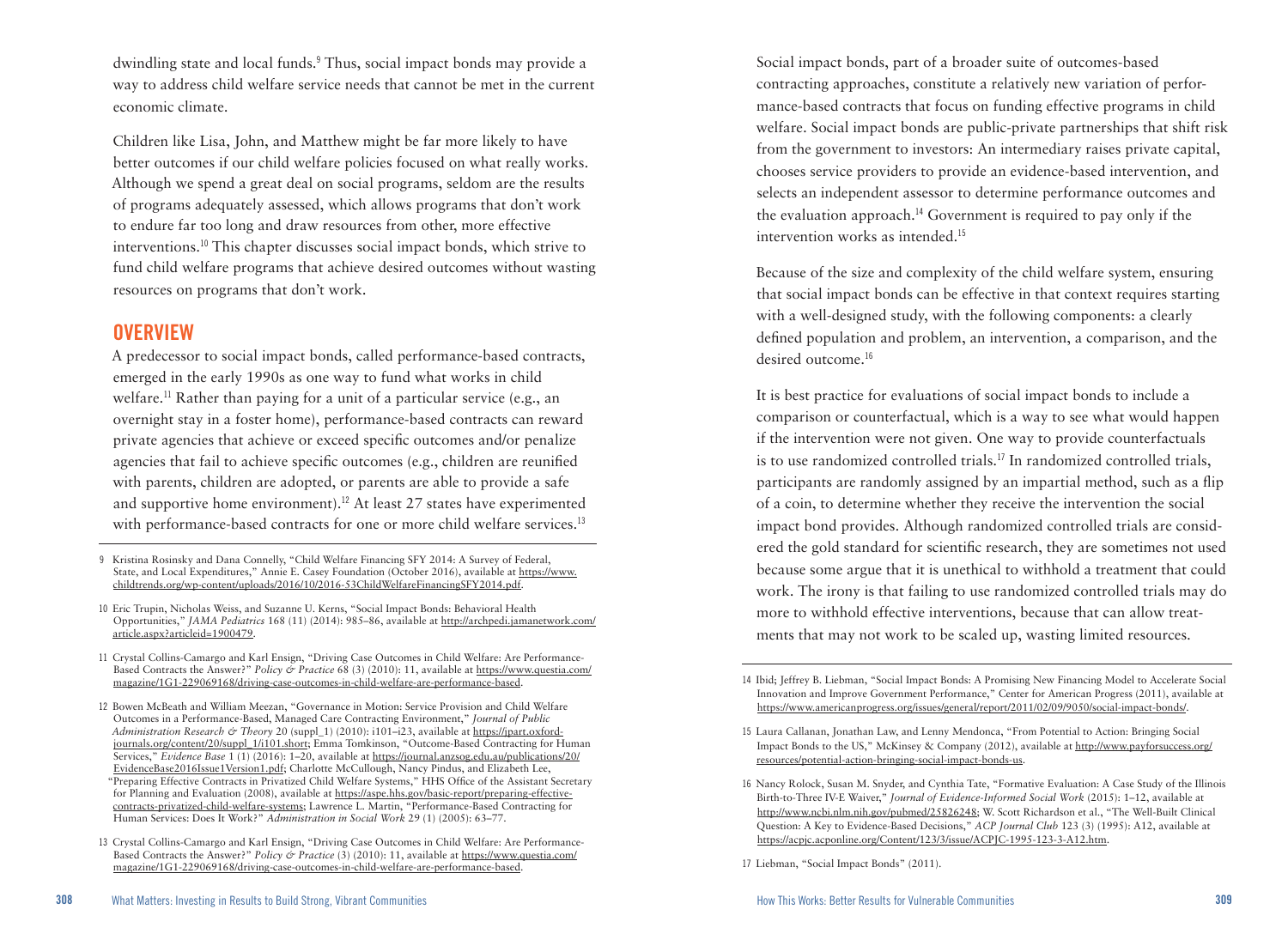#### **EXAMPLES**

States, counties, and child welfare agencies are beginning to embrace social impact bonds to reduce costs and improve outcomes. Connecticut, for example, obtained \$12.5 million in private investments for a social impact bond using the Family-Based Recovery (FBR) intervention, which researchers from Yale University and the University of Connecticut found to be an effective treatment intervention for parental substance abuse.<sup>18</sup> FBR is an in-home, intensive, long-term clinical treatment intervention to keep families of children under the age of eight intact while providing the services needed (e.g., substance use treatment, parent-child relationship support, developmental guidance, and case management) to ensure that the home is a safe and supportive environment.<sup>19</sup> In Cuyahoga County, Ohio, a \$4 million social impact bond is housing and providing supportive services to 135 homeless parents with children in foster care, to reduce the children's length of stay in foster care.<sup>20</sup> In Illinois, the Dually-Involved Youth Project was developed to target youth who are involved in both the juvenile justice and child welfare systems, since nearly two-thirds of those youth spend time in costly institutional care and half recidivate within two years.<sup>21</sup>

Although the literature regarding the strengths of child welfare social impact bonds is sparse, there are indications that social impact bonds may have the potential to strengthen the child welfare system. Axford and Morpeth suggest that the outcomes-based focus of social impact bonds may be a better fit for employing programs with a proven track record (i.e., evidence-based practice) than providing traditional public

18 Kyle Constable and Jacqueline Rabe Thomas, "New Program Announced for Substance Abuse Treatment," *The CT Mirror* (February 16, 2016), available at [https://ctmirror.org/2016/02/16/](https://ctmirror.org/2016/02/16/new-funding-to-boost-substance-abuse-treatment/) [new-funding-to-boost-substance-abuse-treatment/.](https://ctmirror.org/2016/02/16/new-funding-to-boost-substance-abuse-treatment/)

19 Yale School of Medicine, "Program for Families Affected by Substance Use (FBR)" (2017), available at [https://medicine.yale.edu/childstudy/family/fbr.aspx]( http://blog.okfn.org/2011/03/31/building-the-open-data-ecosystem/); Karen E. Hanson et al., "Family-Based Recovery: An Innovative In-Home Substance Abuse Treatment Model for Families with Young Children," *Child Welfare* 94 (4) (2015): 161–83.

- 20 Patrick Lester, "Pay-for-Success in Child Welfare: A Case Study," Social Innovation Research Center (2015).
- 21 Illinois Department of Children and Family Services, "Illinois Dually-Involved Youth Pay for Success Initiative Ramp-Up Fact Sheet" (2015).

child welfare services without such contracts.<sup>22</sup> Liebman asserts that social impact bonds could provide a means of helping foster youth and youth involved in juvenile justice to successfully transition to adulthood.<sup>23</sup> Hawkins et al. contend that social impact bonds could effectively support the widespread use of preventive interventions.<sup>24</sup> With this in mind, evidence-based prevention and intervention programs could be initiated to address a wide range of issues pertaining to child welfare over the course of development. One example of a prevention program is SafeCare,<sup>25</sup> which is an in-home program for at-risk or maltreating parents that could be implemented in more communities throughout the world.<sup>26</sup> Examples of programs that address trauma include the Attachment and Behavioral Catch-Up for children from birth to 24 months, Parent-Child Interaction Therapy for youth from two to 12 years old, and the Safe Harbor program for youth six to 21 years old.<sup>27</sup>

Despite their potential, social impact bonds also have some weaknesses. Service providers may be deterred by the risk that the intervention could fail, or they (or their investors) may require large fees to assume the risk. Scaling up social impact bonds can be difficult because what works for one population may not work for another.<sup>28</sup> Social impact bonds may also cost more than programs that government delivers directly.<sup>29</sup> Another

- 24 J. David Hawkins et al., "Unleashing the Power of Prevention," Institute of Medicine of the National Academies (2015), available at [http://aaswsw.org/wp-content/uploads/2013/10/Unleashing-the-Power-of-](http://aaswsw.org/wp-content/uploads/2013/10/Unleashing-the-Power-of-Prevention-formatted-4.29.15.pdf)[Prevention-formatted-4.29.15.pdf](http://aaswsw.org/wp-content/uploads/2013/10/Unleashing-the-Power-of-Prevention-formatted-4.29.15.pdf).
- 25 For more information see<http://safecare.publichealth.gsu.edu/safecare/safecare-research/>; Anna Edwards and John R. Lutzker, "Iterations of the SafeCare Model: An Evidence-Based Child Maltreatment Prevention Program," *Behavior Modification* 32 (5) (2008): 736–56, available at [http://bmo.sagepub.](http://bmo.sagepub.com/content/32/5/736.short) [com/content/32/5/736.short](http://bmo.sagepub.com/content/32/5/736.short).
- 26 See additional examples for a range of preventative programs at [https://www.childwelfare.gov/topics/](https://www.childwelfare.gov/topics/preventing/programs/) [preventing/programs/.](https://www.childwelfare.gov/topics/preventing/programs/)
- 27 See additional examples at [http://www.nctsn.org/resources/topics/treatments-that-work/](http://www.nctsn.org/resources/topics/treatments-that-work/promising-practices) [promising-practices](http://www.nctsn.org/resources/topics/treatments-that-work/promising-practices).
- 28 Liebman, "Social Impact Bonds" (2011).
- 29 Callanan, "From Potential to Action" (2012).

<sup>22</sup> Nick Axford and Louis Morpeth, "Evidence-Based Programs in Children's Services: A Critical Appraisal," *Children and Youth Services Review* 35 (2) (2013): 268–77, available at [http://www.](http://www.sciencedirect.com.ezproxy.gsu.edu/science/article/pii/S0190740912003994) [sciencedirect.com.ezproxy.gsu.edu/science/article/pii/S0190740912003994.](http://www.sciencedirect.com.ezproxy.gsu.edu/science/article/pii/S0190740912003994)

<sup>23</sup> Jeffrey B. Liebman, "Building on Recent Advances in Evidence-Based Policymaking," Results for America and The Hamilton Project (2013), available at [http://www.hamiltonproject.org/assets/legacy/](http://www.hamiltonproject.org/assets/legacy/files/downloads_and_links/THP_LiebmanF2_4-13_1.pdf) [files/downloads\\_and\\_links/THP\\_LiebmanF2\\_4-13\\_1.pdf.](http://www.hamiltonproject.org/assets/legacy/files/downloads_and_links/THP_LiebmanF2_4-13_1.pdf)